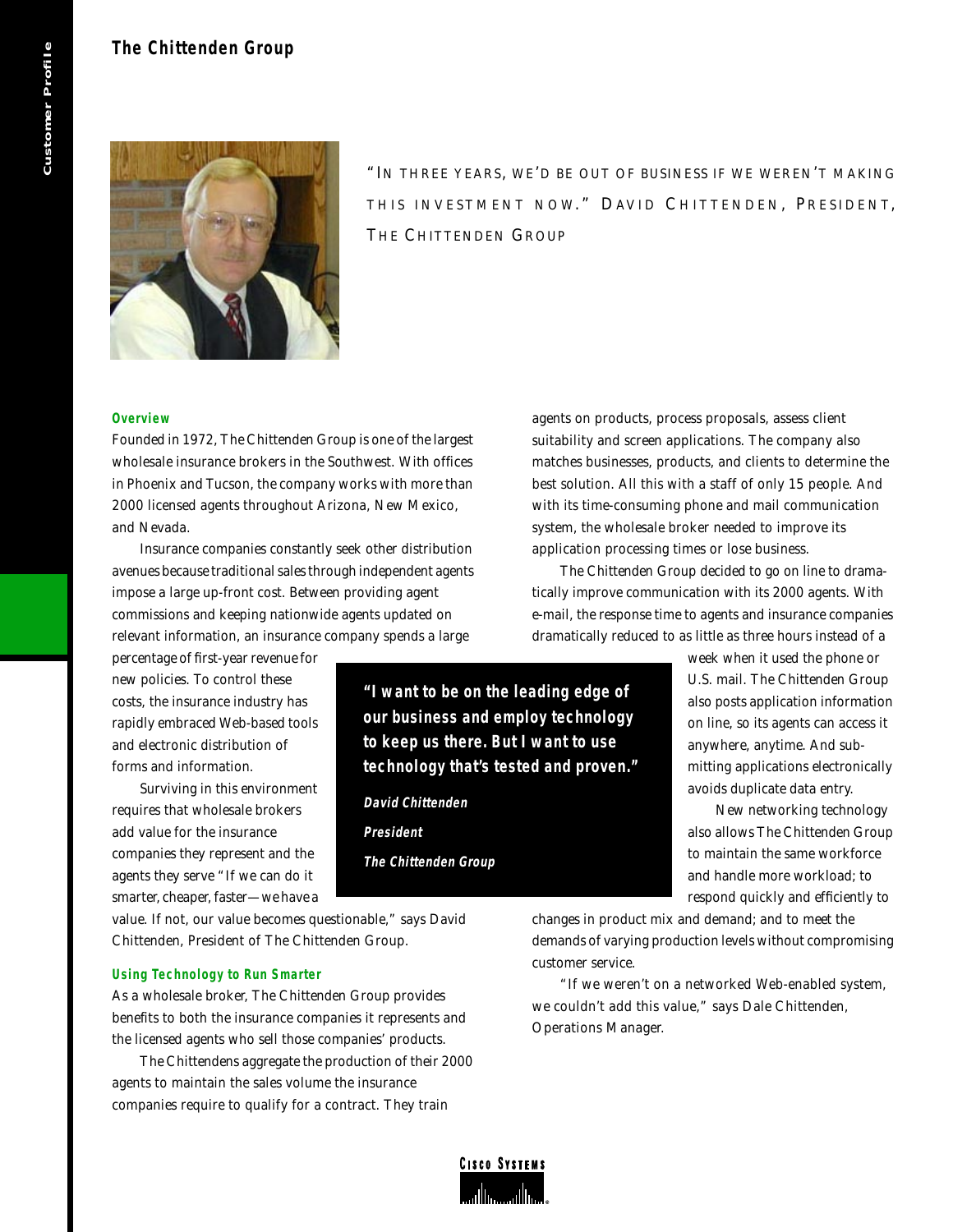#### **Old World Technology**

The original system for The Chittenden Group consisted of a minicomputer with dumb terminals on a time-share basis. Backup and maintenance of the system required as much as 30 hours a month—mostly performed after hours. It was also increasingly difficult to get software updates and support for the text-based, proprietary system software. Worse yet, the system provided neither fax nor e-commerce capabilities. The company provided e-mail and Internet access on a single workstation with a 56K modem, resulting in lines and long wait times for personnel.

The Chittenden Group's reliance on phone, fax, and mail tied up staff, led to days of phone tag, increased work hours, and decreased turnaround times on applications. The company also manually stored and forwarded hundreds of forms for its agents and disseminated insurance company bulletins several times a week, which not only took time to maintain but also required a large storage area.

#### **Technology 2000**

The new Web-based local-area network has made differences in every area of the business, allowing employees to work more efficiently and productively.

- Interoffice Communication—Employees now communicate between the two Phoenix buildings with e-mail instead of using the overhead paging system. And the receptionist uses instant messaging to notify coworkers of waiting calls, dramatically cutting fax and phone costs and customer waiting time.
- Outside Communications—Before, one employee was designated to check e-mail twice a day on the company's single Internet-connected PC. Now, e-mails and bulletins are simply forwarded to the right desktop. Field employees now dial in to the network from the field. If they're calling on an agent, they can even dial in from the agent's office and get the status of an application.
- Application Processing—Processing clerks can easily check account status or get quotes on line because the insurance companies have posted more information on the Web. Chittenden personnel also communicate with insurance companies via e-mail to ask questions or verify information. By reducing phone calls and hold time, processing clerks have dramatically boosted their productivity.

"The worst pressure for any of my employees is the phone. They get tied up. Phone tag. Voice mails. You can be on a call and 12 other messages come in. Even people who resisted the new system are excited when we tell them e-mail can reduce voice mails," says Dale Chittenden.

• Sixty Days of Change—In two months, The Chittenden Group has changed from dumb terminals to an Internetconnected, Windows-based system. The company has changed its basic computer operating system, its entire office management system, and the way it communicates. "I don't think we can overemphasize the distance we've traveled in the last 60 days," Dale Chittenden says.

## **Hosted Applications—A New Business Model**

Essentially, hosted applications allow businesses to outsource the deployment and maintenance of software over networks instead of running the applications from local PC hard drives. Available for everything from enterprise resource planning to e-commerce applications, hosted applications are typically deployed and operated on remote data centers, giving corporate users access to applications over the Web or leased lines.

Outsourcing applications can often speed deployment of new applications, help IT managers cut implementation headaches, bypass IT skills shortages, and cut up-front capital expenses—allowing users to focus on their core business. Hosted applications can also cut the costs needed for client hardware, lower administration overhead and training costs, provide universal access to applications, and open the door to new services and applications.

• Hosted Management Application—One of the biggest changes for The Chittenden Group was its new insurance management system. Developed and hosted by AgencyWorks in Salt Lake City, Utah, it provides on line access to the company's current policy applications, business records, and agent database.

"The Chittendens caught on to the [hosted application] concept early. They saw they didn't have to spend money to develop an application, and would rather spend it on their business," says Greg Reynolds of AgencyWorks.

Processing clerks log on line to check status or delivery status. Agents who work with The Chittenden Group can also log on to check case notes and the status of their applications using this hosted application.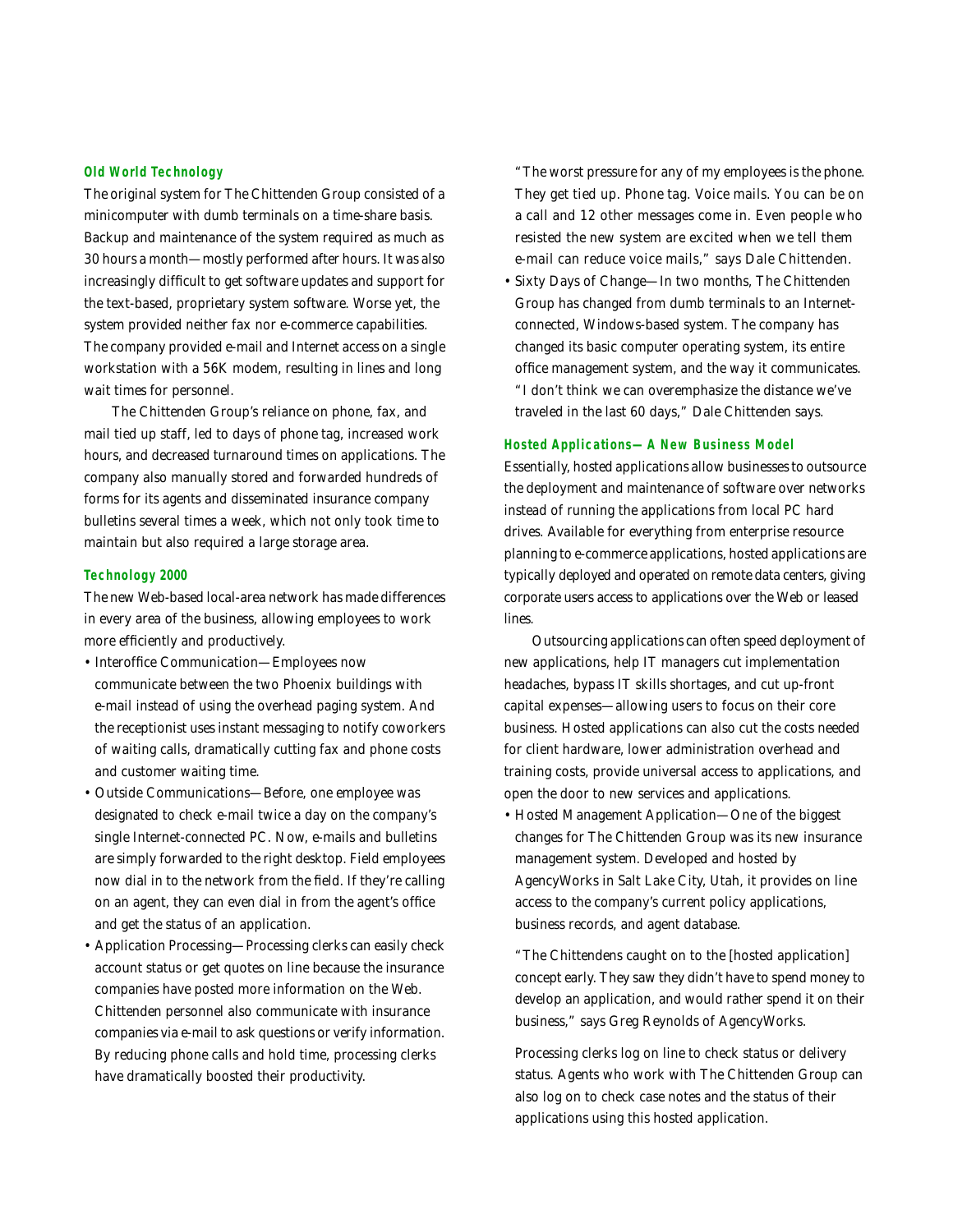AgencyWorks tracks all the communication and information about all the cases that are in process, as well as agent information such as license expiration, where agents are licensed, which companies have appointed them, which agents have E&O coverage, and when coverage expires.

Using a hosted application has almost eliminated backup time, since all the data is backed up on the AgencyWorks host servers in Salt Lake City. AgencyWorks also provides 24 x 7 application support, virtually eliminating software consulting fees. Because it's a Web-enabled application, there have been no cross-platform problems between the more than 40 insurance companies they work with or any of their independent agents.

The Chittenden Group had two major concerns about using a hosted application—speed and security. As David Chittenden explains, "Our most valuable information is that agent database. It's the source of all our business. So we looked very closely into the security systems, the backup, and how they tracked information. I found they're using the same security systems and formats most of the banks are using on their online transactions." This security consists of firewalls, with digital signatures for login, RSA key-pair encryption, and digital certificates. Data is logically separated on the server. And the application is hosted in a Class 5/Class A telco, earthquake-tolerant facility. Daily backups are stored on site, with weekly backups stored offsite.

Another major goal was to maintain the screen refresh rate the company had with its old text-based system to keep productivity high. A 100-Mb connection to the router and a 512 digital subscriber line (DSL) connection to its ISP, US WEST, made the hosted application just as fast as the old application.

#### **The New System**

The new system at The Chittenden Group consists of two Cisco Catalyst® 2924 10/100-Mb, 24-port switches, and one voice-enabled Cisco 2611 router with a firewall feature set for Internet security in Phoenix. The Tucson office has one voice-enabled Cisco 1750 modular access router and one Cisco Catalyst 1924 10/100-Mb, 12-port switch. The Chittendens decided to use the voice-enabled routers so they

can eventually integrate voice and fax traffic over the data connection between the Phoenix and Tucson offices. This setup will reduce future long-distance toll calls.

#### **Plans for the Future**

"I want to be on the leading edge of our business and employ technology to keep us there. But I want to use technology that's tested and proven," says David Chittenden.

The company installed a 100-Mb local-area network (LAN) for future growth. It's now developing a portal Web site, where agents can download application status reports, insurance industry information, forms, and software updates from all the insurance companies. Eventually, the company hopes acceptance of hosted applications will force standardization in the industry to make working with multiple insurance companies less complex.

The Chittenden Group chose voice-ready routers to help the company implement voice over IP to Tucson. When the company puts a data line between Tucson and Phoenix, it will add a voice module to the router that enables employees to send e-mails and voice calls between offices over one dedicated data line, dramatically reducing toll costs. The Chittenden Group is also considering streaming video training for its agents.

According to David Chittenden, replacing the entire network cost the company about \$100,000. He plans to replace half of the company's desktops every year, with the expectation that the new network, with the 100-Mb LAN capacity, will last for the next five years.

## **Value-Added Resellers**

When The Chittenden Group decided to make all these changes, it didn't have the in-house expertise to set the network up. The company turned to Eltrax, a value-added reseller with a local office to augment the efforts of AgencyWorks.

Eltrax surveyed the existing equipment in both Phoenix and Tucson. Because of the Chittendens' concerns about security, Eltrax recommended the Cisco 2614 for the integrated Cisco IOS® Firewall Feature Set. The Cisco 2614 allows all company workstations to access the Internet, even though the company's contract with US WEST provided only five IP addresses. This allowed The Chittenden Group to avoid paying for a more expensive contract. Static